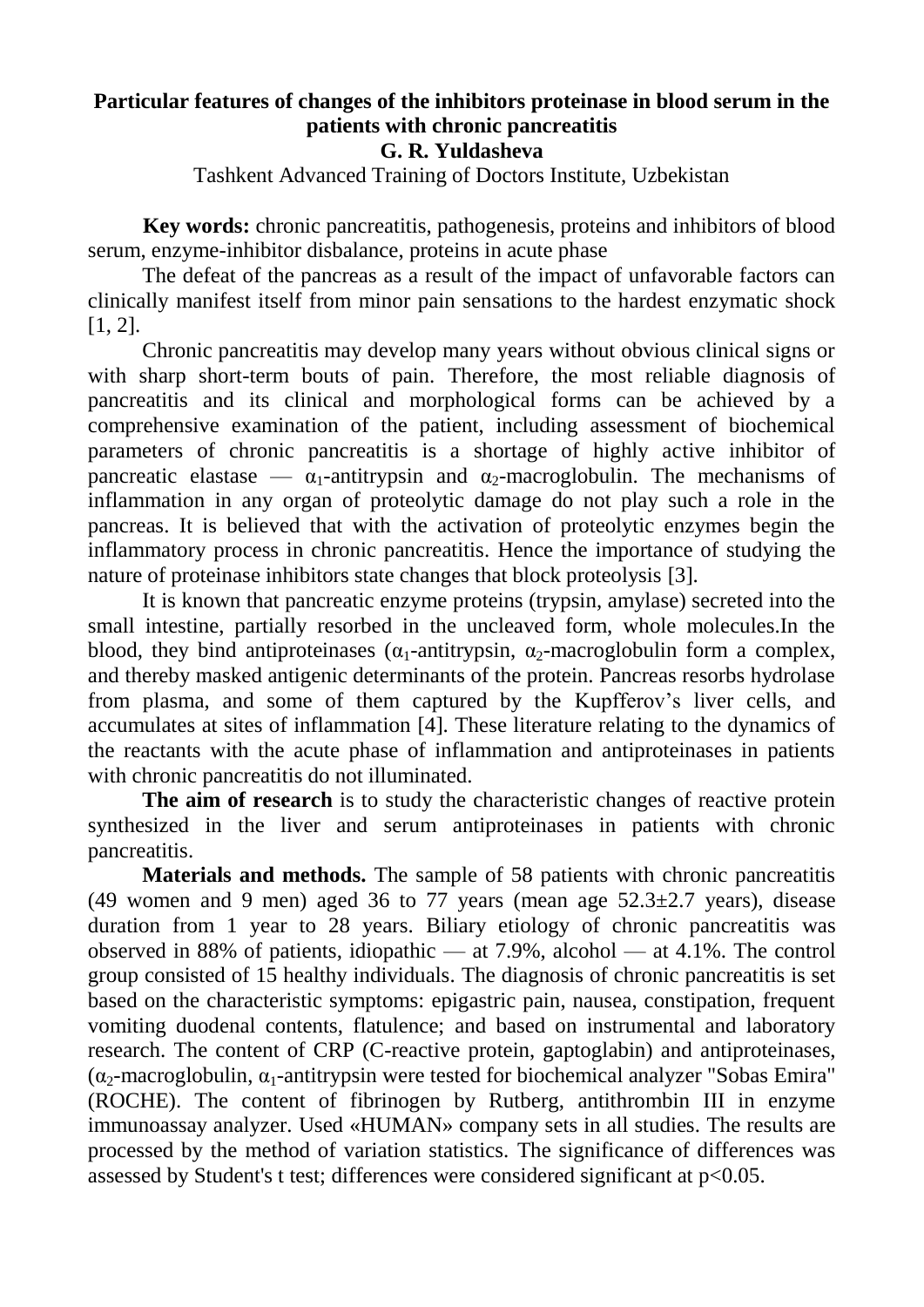**Results and discussion.** C-reactive protein is an acute-phase proteins in blood plasma, is considered as the most sensitive laboratory marker of inflammation and tissue damage. Data on the value of C-reactive protein in patients with chronic pancreatitis are presented in the table.

As can be seen from the results of the study, in the surveyed persons C-reactive protein was significantly increased in 112.5 times and equals 102.2±8.93 mg/L (at a rate of 4.21±0.08 mg/l), indicating that damage endothelial cells of vessel walls, and also activation of complement component, monocytes, stimulation of adhesion molecule I CAM-1 and E-selectin on the endothelium surface.

For acute phase reactants relates fibrinogen, synthesized primarily in the liver. In analyzing the data presented in the table shows that in chronic pancreatitis patients there is an increase in the content of fibrinogen to blood plasma values of  $3.83\pm0.13$ g/l, which is 24% above baseline values, indicating that the inflammatory process. Antithrombin III — is  $\alpha_2$ -globulins, along with protein is a valued member of the anticoagulation system. Antithrombin III binds all activated clotting factors related to serine proteases. Its activity increases sharply in the interaction with heparin on the endothelium surface that promotes rapid interaction of antithrombin site reactive with the active thrombin center and has anticoagulant activity.

In our studies, we see a significant increase in the level of antithrombin III, which is aimed at cooperation serine proteases for the relief of thrombotic complications. Deficit powerful protease inhibitor —  $\alpha_1$ -antitrypsin is one of the risk factors for chronic pancreatitis and recurrence. Exacerbation of chronic pancreatitis, occurring with a high level in pancreatic blood, and in some forms of lysosomal enzymes indicates deficiency antiproteolitic protection. Hence the importance of assessing the state of proteinase inhibitors in the early blocking proteolysis and inhibiting its activation during inflammation.

An important function of  $\alpha_1$ -antitrypsin is elastase-inhibiting activity and chymotrypsin proteases originating from granulocytes in inflammatory exudates and cause secondary damage.

**Table 1**

|                                   | <b>Healthy</b>   | <b>Patients with chronic</b> |
|-----------------------------------|------------------|------------------------------|
| <b>Indicator</b>                  | (control)        | pancreatitis                 |
|                                   | $n=15$           | $n=58$                       |
| C-reactive protein, $g/L$         | $4,21\pm0.08$    | $102,20\pm8,93*$             |
| Fibrinogen, g/L                   | $3,40\pm0,24$    | $3,83\pm0,13*$               |
| Antithrombin III, %               | $98,20 \pm 2,56$ | $122,40\pm5,11*$             |
| $\alpha_1$ - antitrypsin, mcmol/L | $56,30\pm3,44$   | $22,80+1,24*$                |
| $\alpha_2$ - macroglobulin, mg/dL | 194,60±8,71      | 298,20±5,24*                 |
| Haptoglobin, mg/dL                | $109,01\pm8,93$  | 176,40±9,01*                 |

#### **The content of the reactive protein and serum protease inhibitors in patients**  with chronic pancreatities

Note:  $*$  — significance of differences  $p<0.05$